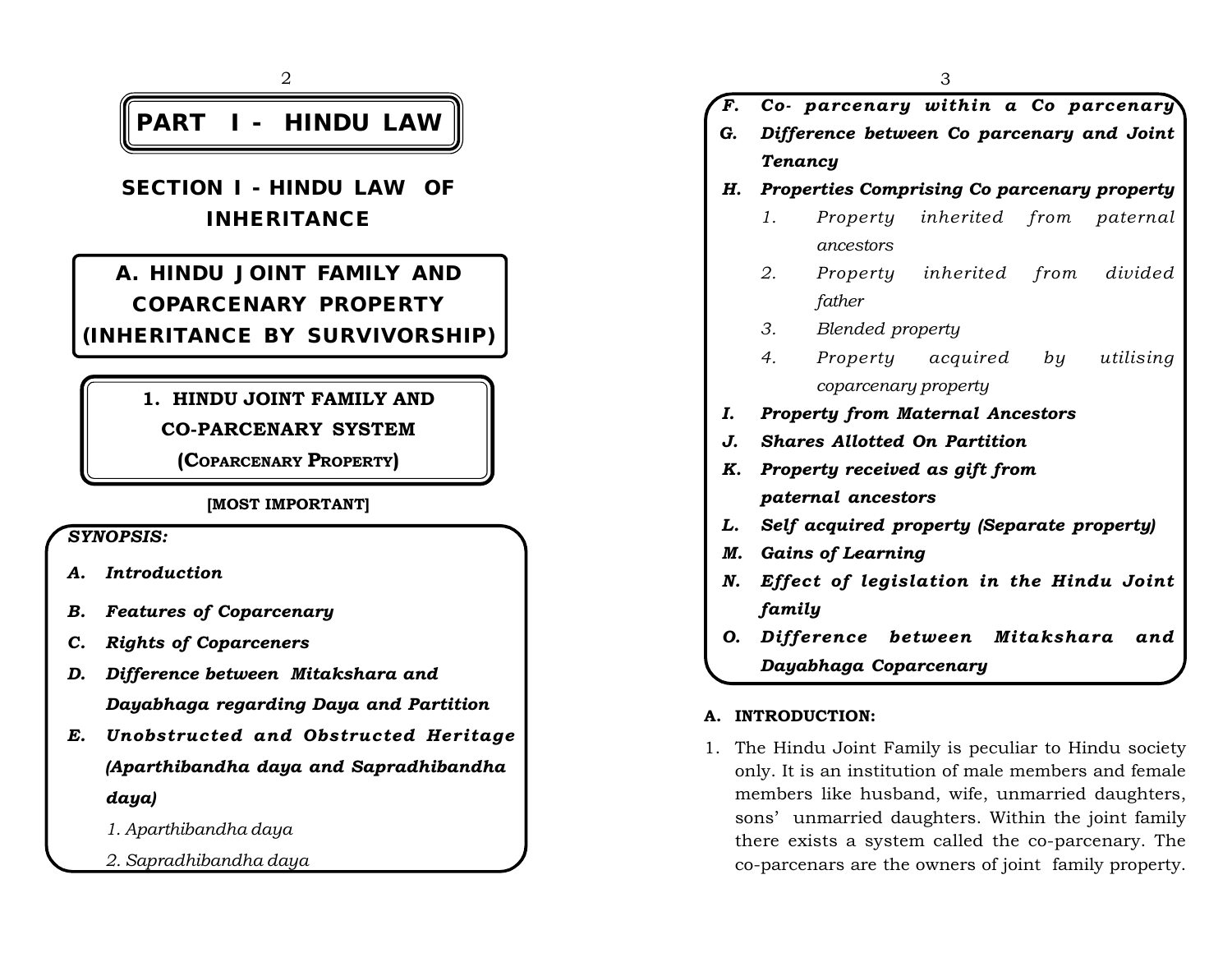Only male members are coparceners. They have got the right of partition in the co - parcenary property.

- 2. Coparcenary is a part of the Hindu Joint Family. It includes only persons who acquire an interest in the joint or co-parcenary property. They are the three generations next to the holder in unbroken male descent. e.g., sons, grand sons and great grand sons of the holder.
- 3. It consists of common male ancestors and his linear male descendents in the male line within 4 degrees counting from and inclusive of such ancestor or 3 degrees exclusive of the ancestor. Though every Coparcenary must have a common ancestor to start with, it need not be limited to four degrees from the common ancestor.

A coparcener may be 4 degrees away from the common ancestor, but if he is in a position to demand partition of the coparcenary property, he can be a coparcener. Partition can be demanded by any member of a joint family who is within four degrees from the last holder and he may be remote from the common ancestor or original holder of the property.

Eg: If member of a joint family is four degrees away from the last holder, and he cannot demand a partition, he is not a coparcener. On the death of the last holder, he would become the member of the coparcenary. But if his father, grand father and great

grandfather had all predeceased the last holder, then he is not entitled to be a coparcener because, there is a rule that if there is a break of more than three degrees between any holder of property and the person who claims to enter the coparcenary after his death, the line ceases in that direction and survivorship is confined to those collaterals and descendants who are within the limit of four degrees.

- 4. No co-parcenary can commence without a male ancestor. Hindu co-parcenary is a continually expanding unit. With one common male ancestor, there may be one or more families. No female can be a coparcener, though she can be a member of a Joint Hindu family.
- 5. The difference between ancestral property and separate property is that ancestral property is that which is inherited by a Hindu from his father, father's father, father's father's father and property inherited from other relations is his separate property. In the case of ancestral property, if the person inheriting it has sons, grand sons or great grand sons, they become joint owners/coparceners with him. They become entitled to it due to their birth.

#### *Commissioner of Income Tax Vs. Lakshminarayana:*

A joint family consists of all persons lineally descended from a common ancestor, and includes their wives and daughters. A Hindu coparcenary is narrower body than the joint family. It includes only those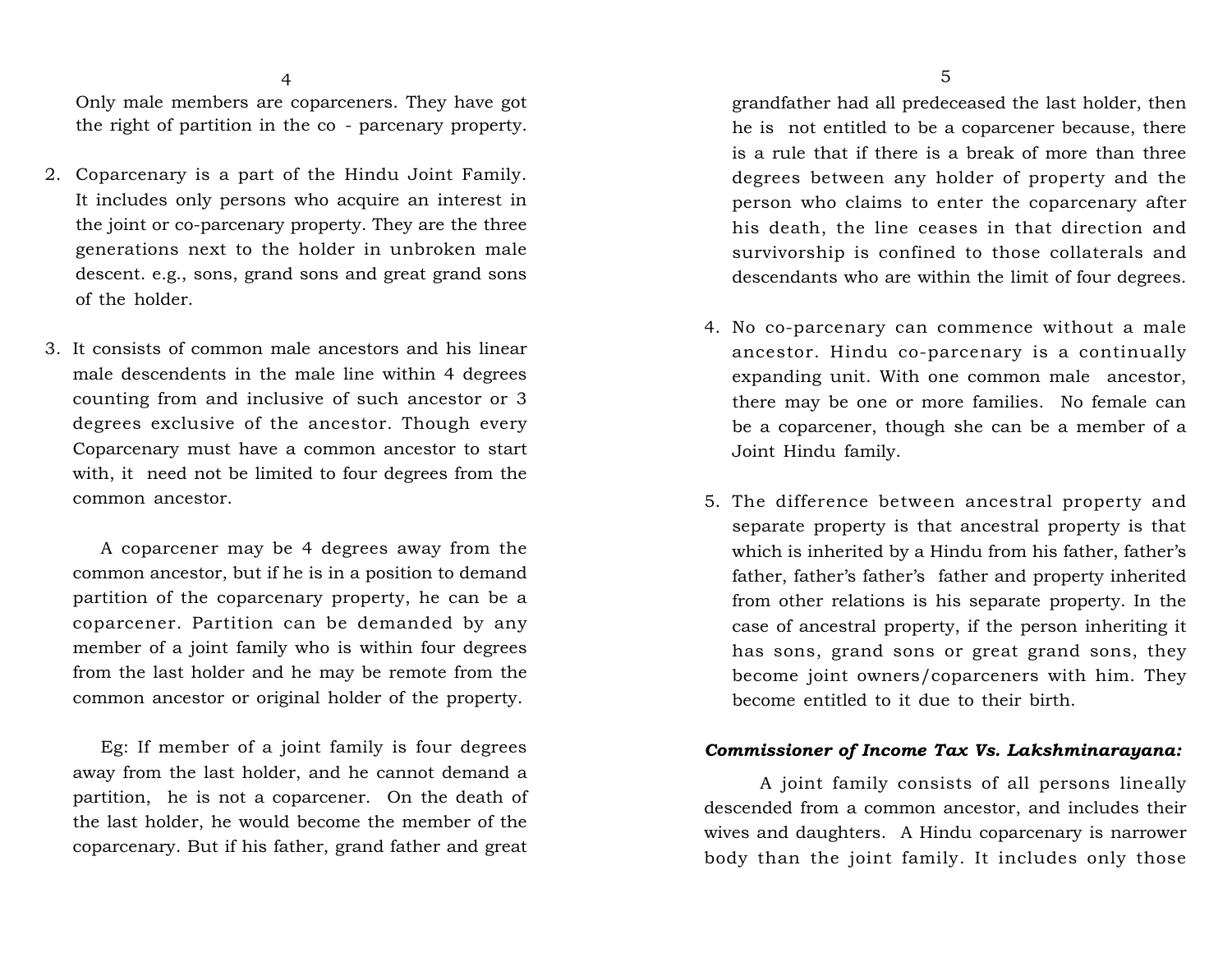persons who acquire by birth an interest in the joint or coparcenary property.

#### **B. FEATURES OF CO-PARCENARY:**

- 1. Co-parcenary is a creation of law and not by the act of parties. Only in case of adoption, the adopted becomes a coparcener for the properties of the adoptive father.
- 2. Though a female can be member of a joint family entitled to maintenance out of her husband's property, she cannot be a coparcener.
- 3. Unity of ownership is the essence of a co-parcenary. When the property is undivided, share in the property is unpredictable. The interest of a member in the family enlarges by deaths and diminishes by births in the family. There is community of interest and unity of possession between all the members of the family. The coparcenary property is held in collective ownership by all the coparceners in a quasi corporate capacity.
- 4. There may be maintenance holders without being coparceners in the common estate.
- 5. If the Manager or other members in the family make invalid alienations, then the co-parcenars have right to invalidate them.
- 6. The co-parcenary is a corporate entity and in all transactions the Kartha represents.

#### **C. RIGHTS OF COPARCENERS:**

The following are the rights of a co-parcener:

- 1. Every co-parcener is entitled to community of interest and unity of possession of co-parcenery property along with the other co-parceners.
- 2. A Co-parcener's share gets defined only when a partition takes place.
- 3. Every Co-parcener is entitled to joint possession of the co-parcenery property and also its enjoyment. In case, a co-parcener is not allowed for joint possession or enjoyment of property, then he can enforce his right by a civil suit.
- 4. Every Co-parcener is entitled to maintenance out of the income of the co-parcenery property.
- 5. Every adult co-parcener is entitled for partition of the co-parcenery property.
- 6. A Co-parcener is entitled to get his share, if another Co-parcener dies. This is as per the rule of survivorship.

## **EXECUTE:** 6. A Co-parcener is entitled to get his share, if another<br>
Co-parcener dies. This is as per the rule of survivorship.<br> **D.** DIFFERENCE BETWEEN MITAKSHARA AND<br>
DAYABHAGA REGARDING DAYA (HERITAGE) AND **DAYABHAGA REGARDING DAYA (HERITAGE) AND VIBHAGA (PARTITION):**

There is a difference of opinion with regard to Heritage (daya) and Partition (Vibhaga) between Mitakshara and Dayabhaga schools.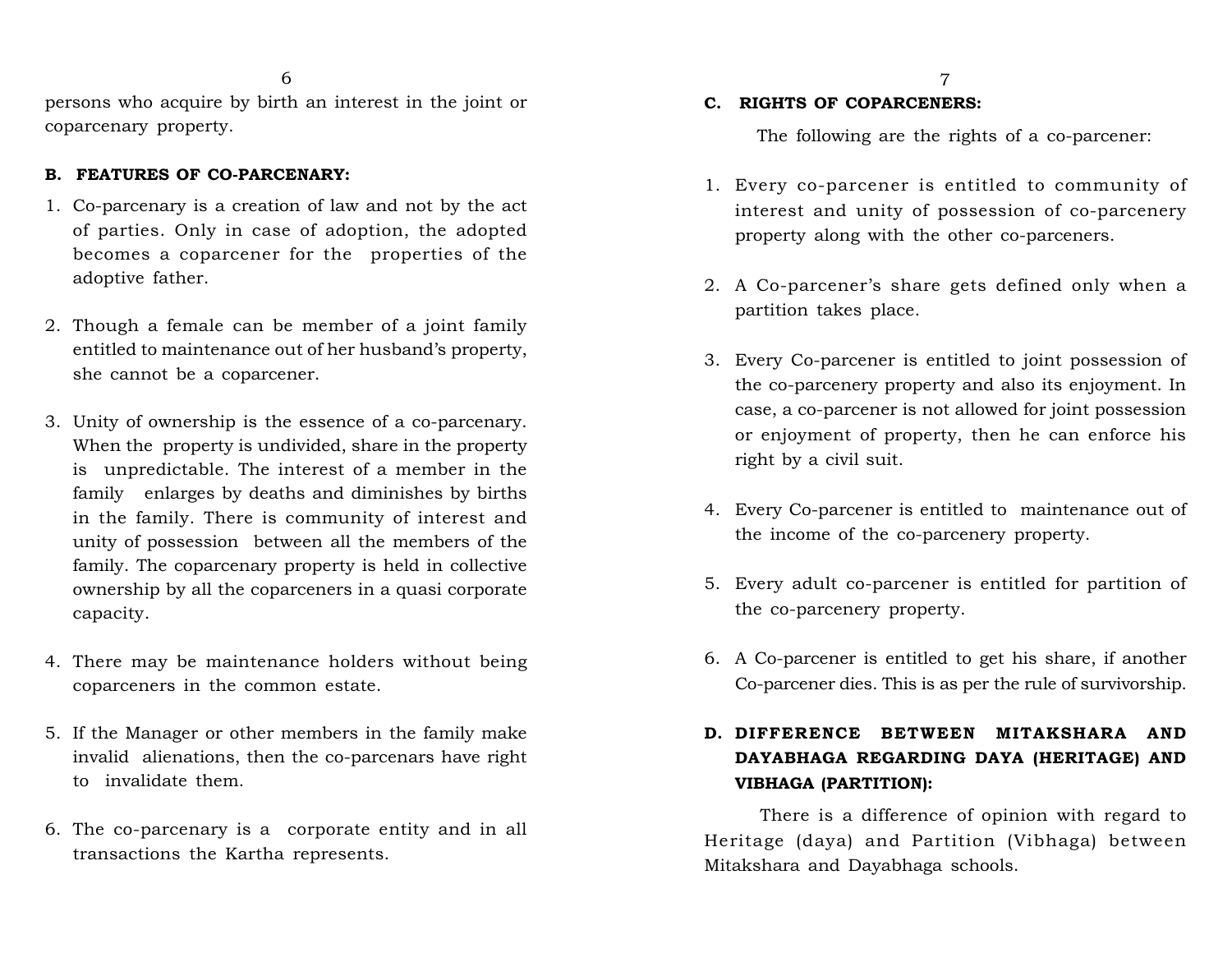1. According to **Dayabhaga**, the ownership of the property passes to the legal heirs only on the death of the previous owner.

According to **Mitakshara** School, the existence of father or owner of the co-parcenary property does not affect the legal heirs from getting the property as soon as they are born. This is known as the **doctrine of Right of birth.**

2. In **Dayabhaga** School, there cannot be any partition during the lifetime of the father (legal owner). Only after his death, the legal heirs can partition the property.

In **Mitakshara** School, partition is possible even during the lifetime of the father because the interest in the property fluctuates by the number of births and deaths of male members in the family.

### **E. UNOBSTRUCTED AND OBSTRUCTED HERITAGE: (APARTHIBANDHA DAYA AND SAPRADHIBANDHA DAYA)**

#### **1. APARTHIBANDHA DAYA : (UNOBSTRUCTED HERITAGE):**

According to the Mitakshara joint Family system, the existence of father or ancestors does not affect his putra (son) from acquiring a right in the coparcenary property. The putra includes son's son and son's son's son (4 degrees).

So even a great grand son can acquire property right when his great grand father is alive. This is known as *unobstructed heritage i.e., the heritage is not at all obstructed by the existence of ancestors*. It so even a great grand son can acquire property<br>right when his great grand father is alive. This is known<br>as **unobstructed heritage i.e., the heritage is not at**<br>**all obstructed by the existence of ancestors**. It<br>**devolves** partition even when the ancestor is alive.

It advocates equal ownership between the father and son. Death of one of the coparceners does not create a chance of inheritance. The right of survivorship operates in favour of the surviving coparceners and they continue to be owners.

#### **2. SAPRADHIBANDHA DAYA (OBSTRUCTED HERITAGE):**

The existence of the owner is an obstruction to inheriting the property by the other (the putras) legal heirs. Partition is not possible as long as the ancestor is alive. This is known as obstructed heritage or sapradhibandha daya. *Property is acquired not by birth but only on the death of the last owner*. The relatives have only a **spes successionis**.

In Dayabhaga law, there is no distinction between Obstructed and Unobstructed heritage. This distinction is existing only in Mitakshara School. In Dayabhaga, all inheritances are obstructed, ie., the son takes an interest only on the death of the last owner.

#### **F. COPARCENARY WITHIN A COPARCENARY:**

There can be a coparcenary within a coparcenary. For eg., A dies and his property is inherited by his sons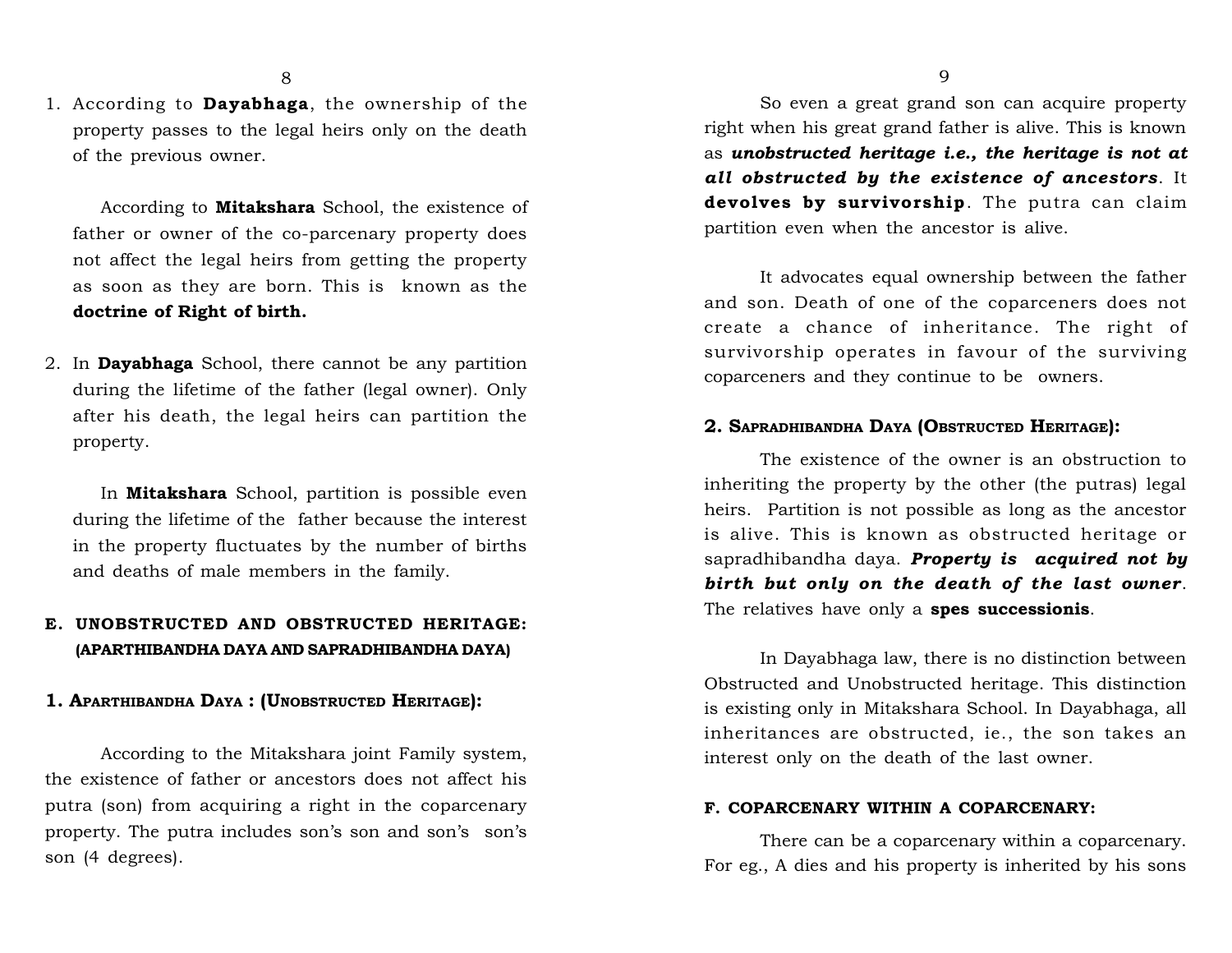B, C and D. The three brothers constitute a coparcenary. Suppose B is an Advocate – he has self acquired property. He dies leaving two sons E and F. E and F are already coparceners in the self acquired property of their father B. So, there are coparcenary system, one bigger with C,D,E and F, the other smaller consisting E and F only. Thus, there can be a coparcenary within a coparcenary.

#### *Baghvan Dayal Vs. TMST Reoti Devi:*

A Kartha died leaving three sons. The three sons constituted a coparcenary. One of the sons died leaving his two sons. For his self acquired property both his sons claimed separate coparcenary share. However, the brothers of the deceased father contended that the property belonged to all under the original coparcenary system.

The Supreme Court held that there could be a "Coparcenary system within a co-parcenary". Some members of a co-parcenary system could separately form another system of co-parcenary within the same Hindu Joint Family. But persons from different Hindu Joint families could not form a co-parcenary within a coparcenary.

#### **G. DIFFERENCE BETWEEN COPARCENARY AND JOINT TENANCY:**

The co-parcenary system resembles joint Tenancy of English law as they both have joint possession, right of survivorship and liability to partition. But they differ from each other in the following aspects.

#### **COPARCENARY JOINT TENANCY**

- 1. It is a creation of law 1. It is created by survivorship
- 2. Two or more individuals 2. Any two persons may not related to each other cannot become coparceners (Bhagwan Dayal Vs. MST Reoti Devi) become joint tenants.
- 3. It is created by 3. It arises by grant. Survivorship.
- 4. The doctrine of right by 4. Doctrine of survivorship birth takes place. (Eg) X and Y are coparceners. X dies leaving his son Z. Y and Z shall be coparceners who can claim the benefit by survivorship. After death of Y, Z will be entitled by survivorship.

takes place. (Eg) X and Y are Joint Tenants. X dies leaving his son Z. Under English law, Y alone can claim the property. Later on, after Y's death his son is entitled to the property.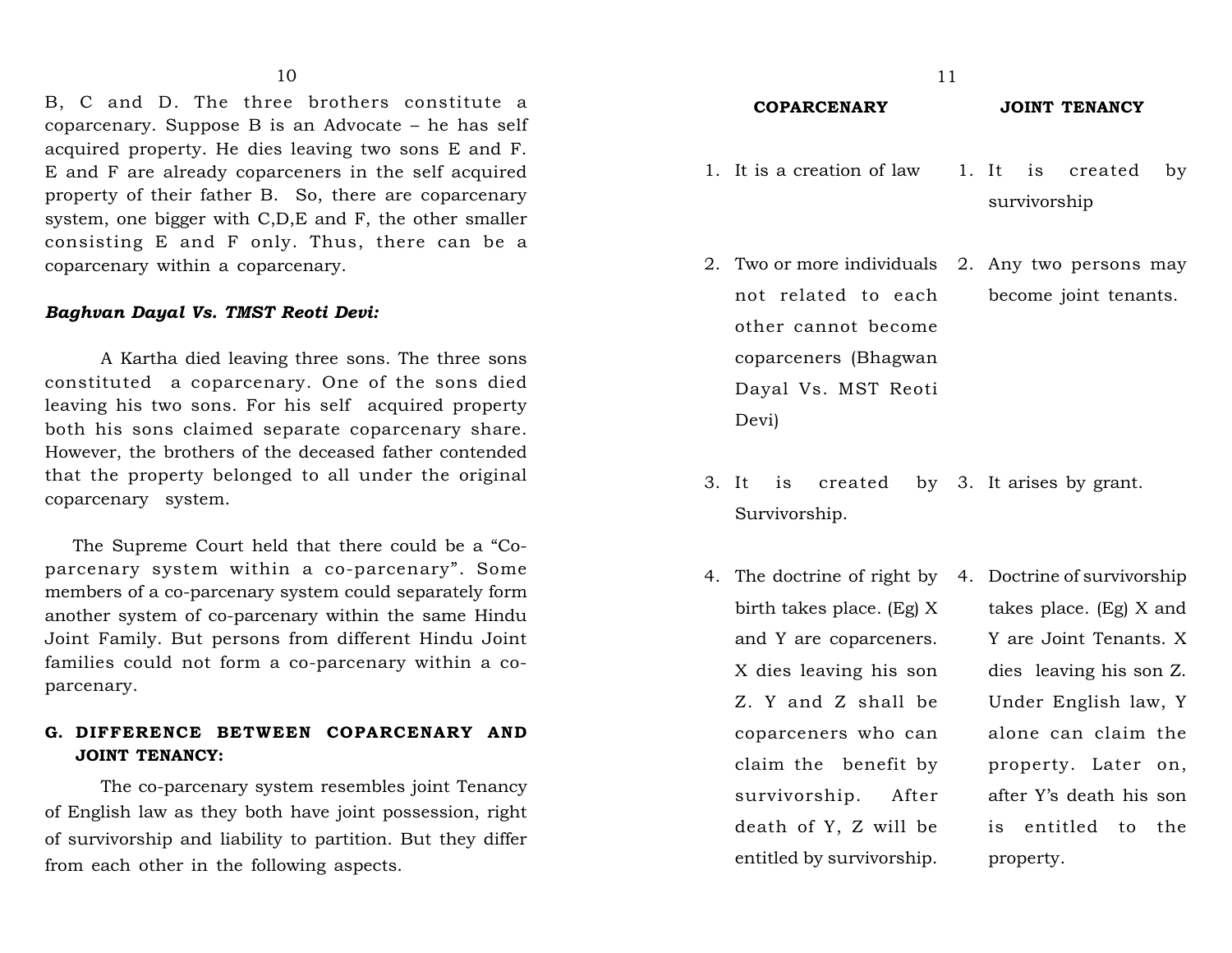# **H. PROPERTIES COMPRISING CO-PARCENARY PROPERTY:**

Includes property inherited from paternal ancestors, blended property (self acquired property blended with coparcenary property) property acquired or earned by utilising coparcenary property.

#### **1. Property inherited from Paternal Ancestors:**

Any property inherited from his father's father or father's, father's father is his ancestral property. This is a co-parcenary property and his son, son's son and son's, son's son acquire rights by birth. Addition to the property with the income of co-parcenary property is also co-parcenary property.

If more than one son inherit the self acquired property of their father, they hold it as joint family property, if they are living as members of a joint family at the time of his death.

Any property acquired by the father by adverse possession would be treated as a self acquired property and the sons do not get interest by birth. He can convey it to any one.

#### *Ananda Rao Vs. Vasant Rao:*

In this case, the difference between ancestral property and separate property was highlighted. Property inherited by a Hindu from his father, father's

father or father's father's father is ancestral property whereas property inherited by him from other relatives is his separate property.

If any person inheriting ancesttral property has sons, grand sons or great grand sons, they become joint owners/ coparceners with the person inheriting the property, due to their birth.

#### **2. Property inherited from divided father:**

Whether the property inherited from separated father is ancestral or separate property in the hands of the sons is a debated question.

Different High Courts interpret it differently. According to Gujarat High Court, property from divided father is only ancestral property and taxed as income of the joint family. But the view of the Madras High Court is different. It says that the property is only separate property in the hands of the son and cannot be taxed as the income of the joint family.

### **3. Blending or Blended Property or Doctrine of Blending:**

A coparcener may blend his separate property with the ancestral property; thus making it co-parcenary property, if he wishes to do so. It is a unilateral act and so it is considered as gift. Such blending is not taxed under the Gift Tax Act. A female member cannot blend separate property with joint family property as she is not a coparcener.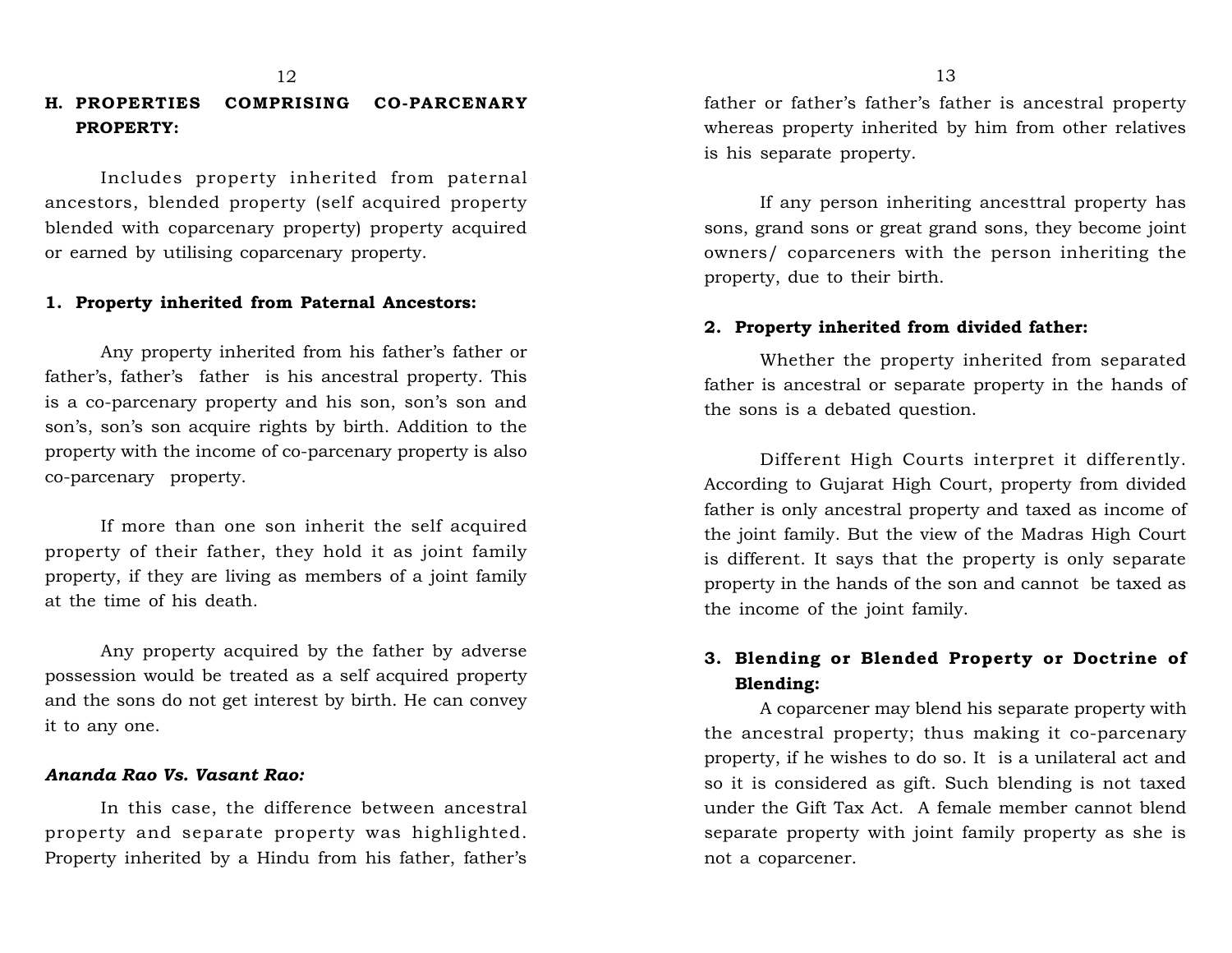## **4. Property acquired by utilising co-parcenary property:**

If property is acquired by utilising co- parcenary property it is treated as co parcenary property. In *Bengal Insurance Co. Vs. Vellayamma***,** it was decided that if the life of a coparcener is insured and premium is paid out of joint family funds, then the insurance amount received is coparcenary property.

#### *Kondiram Vs. Krishna:*

It was held that properties which are admittedly coparcenary property till they are partitioned, should be held as joint family properties, but if any property is acquired by a coparcener after a severance (partition), it cannot be blended or clubbed with the joint family properties.

#### **I. PROPERTY FROM MATERNAL ANCESTORS:**

Property inherited from maternal ancestors is not co-parcenary property but only self acquired property.

#### *Venkamma Vs. Venkata Ramanayamma:*

A and B were brothers, and members of a Mitakshara co-parcenary. Their mother's father (maternal grand father) died and they inherited his property as legal heirs. Subsequently A died. A's widow claimed the property, as property from maternal grand father would not form a Co-parcenary property. The Privy Council rejected her contention and held that B was entitled to get the property by survivorship and not A's widow by inheritance. Property inherited by a person from collaterals like brother, uncle, or property from a female, is his separate property.

#### *Mohammed Hussain Vs. Krishnanandhan:*

In this case, the Privy Council held that property inherited from maternal ancestors is not coparcenary property and the sons have no right by birth. The property inherited from maternal ancestors is only self acquired.

In this care the meaning of the "ancestral property" was also given as property. Inherited by a male then father, father's father and father's father's father and not from any other ancestor, male or female, paternal or maternal, near a remote.

#### **J. SHARES ALLOTTED ON PARTITION:**

Any share obtained by a co-parcener by partition of ancestral property is ancestral property for his male issues. Interest is acquired on such property by birth. The issues may be in existence at the time of partition or subsequently.

Regarding other relations, it is only separate and if the co-parcener dies without leaving male issue, the property passes to the heirs by succession.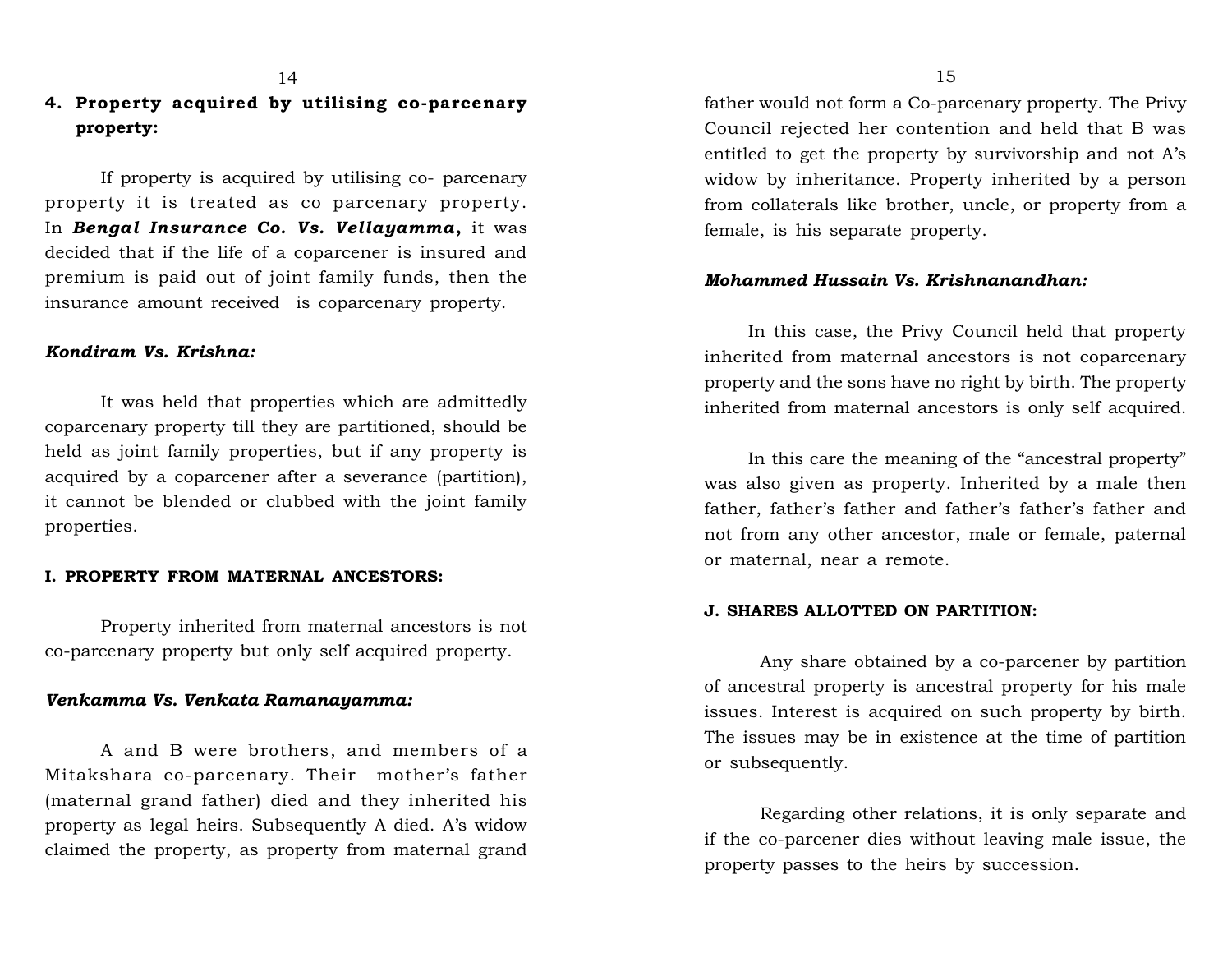### *Bhagwant P. Sulakhe Vs. Digamabar Gopal Sulkhe:*

The plaintiff filed a suit for partition against his deceased brother's son. Both of them were members of a joint family. They were managing agent for a company as partners of a firm which they had set up.

In 1957 this managing agency agreement expired and was not renewed by the company. On the contrary the Plaintiff was appointed in 1957 as Managing Director. By that time, there were disputes in the joint family and the joint family status ceased to exist.

In these circumstances it was held: The remuneration paid to the Plaintiff as Managing Director of the company was his personal property. The test is whether it was paid to him for his own individual services or as representing the joint family.

The shares in the company originally purchased in the name of the plaintiff and the defendant, however, were paid out of joint family funds. They remain joint family property and are unaffected by the subsequent disruption of the family. So they can be partitioned amongst the joint family members.

## **K. PROPERTY RECEIVED AS GIFT FROM PATERNAL ANCESTORS:**

Originally it was doubtful as regards the question whether it constitutes co-parcenary property or separate property. But from decided case laws, it is

held that the father may indicate whether the property should be held as self acquired property or Co-parcenary property. The language of the document is relied upon in order to find out the intention of the donor. 16 17

#### **L. SELF ACQUIRED PROPERTY: (SEPARATE PROPERTY)**

Self acquired property is such property acquired by the co-parcener himself without detriment to the co-parcenary.

The following properties are considered as "Self acquired":

- 1. Gift of any portion of ancestral property through love and affection by a father to the male issue.
- 2. Government grant to a member of a joint family.
- 3. Any income of separate property and purchase made with such income.
- 4. Any property inherited by a Hindu from a person other than his father., father's father, or father's father's father.
- 5. Ancestral property lost to the family and recovered by member without the assistance of joint family property.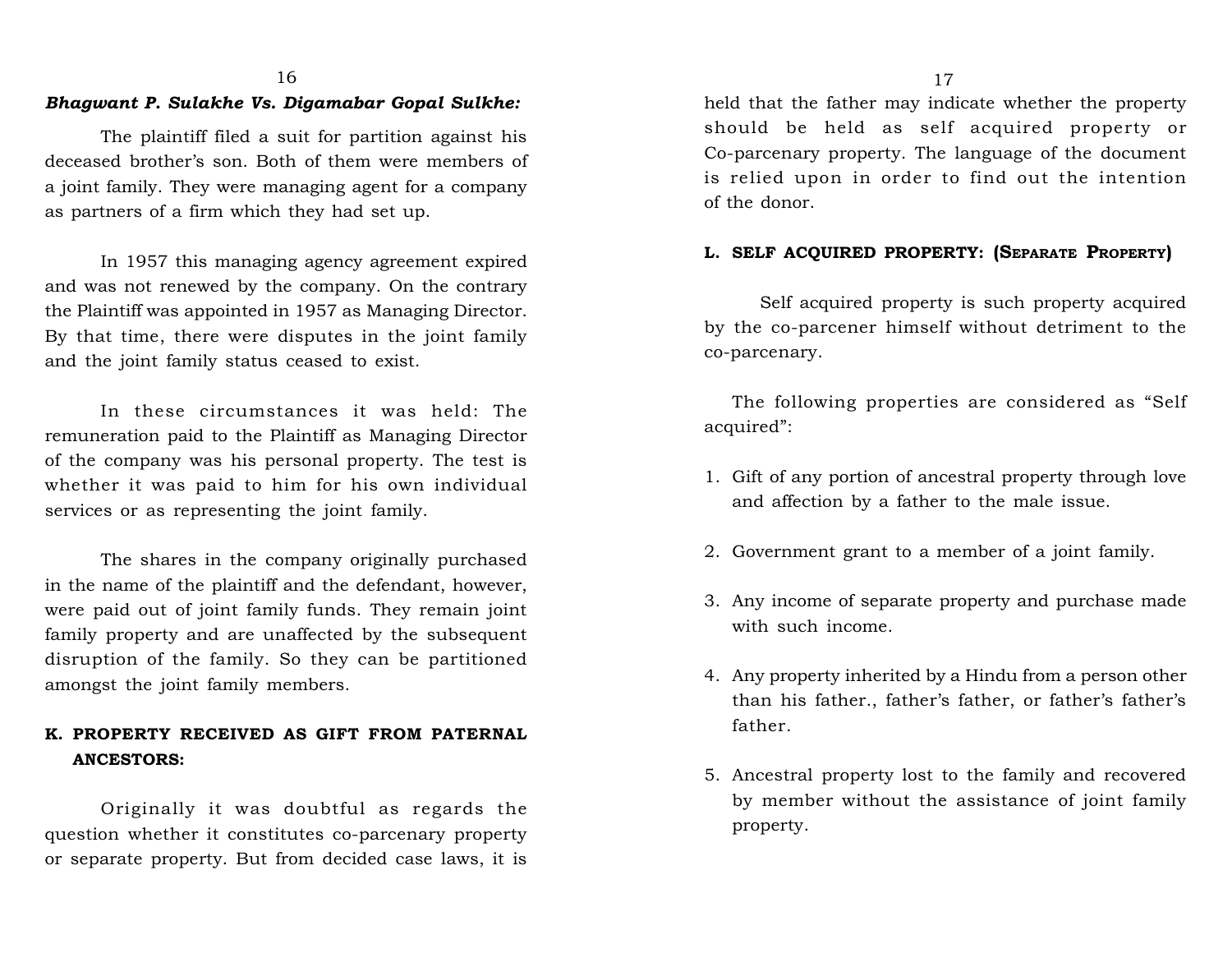- 6. Property which is held by sole co-parcener who is surviving when there is no widow with power to adopt.
- 7. Any property acquired by means of learning are considered to be separate property as under the Hindu Gains of Learning Act 1930.
- 8. Any share received on partition by a co-parcener without a male issue.
- 9. Income received from separate property.

The difference between self acquired property and co-parcenary property was pointed out in the famous case of:

#### *Katama Nachiar Vs. Raja of Shiva Ganga:*

The East India Company in 1800, made a gift of the Shiva Ganga Zamindari to the then Raja in recognition of his help to the East India Company. After the Raja's death in 1829, two persons claimed the grant.

- i. The daughter of the deceased Raja as the legal heir.
- ii. The Raja's brother's son by way of survivorship.

The question to be decided was whether the grant was self acquired property, or co-parcenary property. The Privy Council held that the grant was self acquired property and as such the rules of inheritance would apply and the daughter would get it.

### **The difference are:**

| <b>SELF ACQUIRED</b>                              | <b>CO-PARCENARY</b>                                        |
|---------------------------------------------------|------------------------------------------------------------|
| 1. Rules of Inheritance                           | 1. Rules of survivorship                                   |
| shall apply                                       | shall apply                                                |
| 2. Such property may be                           | 2. Co-parcenary property                                   |
| bequathed under a                                 | cannot be bequeathed                                       |
| will.                                             | under a will.                                              |
| 3. Alienation can be done<br>without restriction. | 3. Alienation cannot be<br>done of coparcenary<br>property |

#### *Arunachala Mudaliar Vs. Muruganatha Mudaliar:*

A Hindu after giving some properties to his wife and other relatives made a will of his three self-aquired properties to his three sons separately. He also mentioned in the will that the sons shall enjoy the properties allotted to them with absolute rights and with powers of transfer.

Now the question is whether the property received by his son by gift or will of his father is a separate property or ancestral property.

The Supreme Court held that by looking into the intention of the donor as evidenced in the Will and the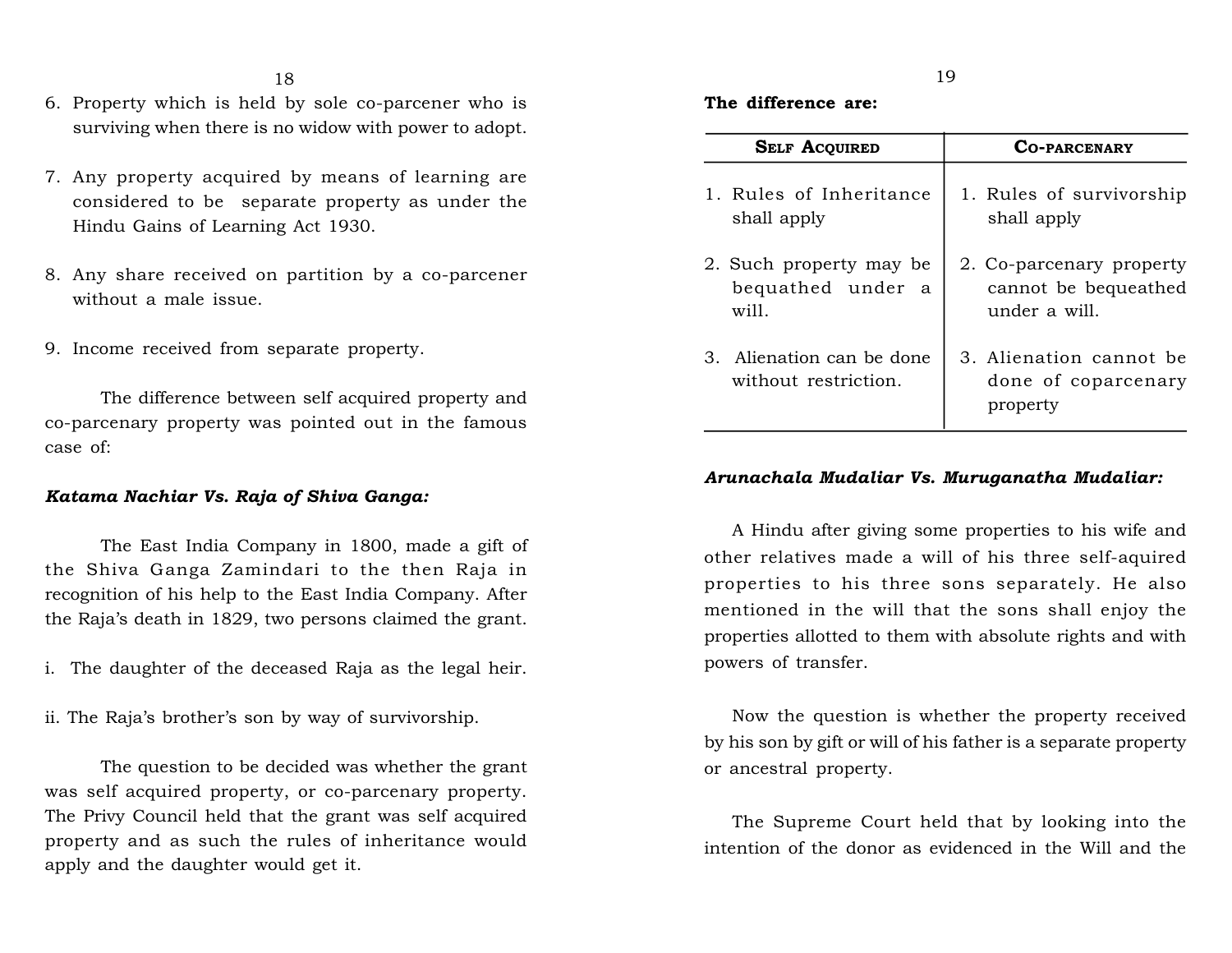surrounding circumstances, the properties in the hands of sons are not ancestral properties but only separate properties.

#### **M. GAINS OF LEARNING:**

The gains of learning (earning by way of education and qualification obtained by a member maintained out of joint family funds) was originally considered as part of co-parcenary property. It is now settled that it does not constitute co-parcenary property by virtue of the Hindu Gains of Learning Act 1930.

## **Before the Hindu Gains of Learning Act, there were 2 propositions:**

- 1. Gains made by profession or occupation requiring special training was joint property.
- 2. Gains made by personal labour of a joint family member maintained out of joint family funds was self acquired property.

The object of the Hindu Gains of Learning Act was to provide uniform rule as to property acquired by a member of family. Even if the learning was acquired as part of the expense of the family, his property will not be joint family property.

Even if the acquirer and his family were maintained by the family while the acquirer was learning, his property will not be joint family property. All gains, whether ordinary or extraordinary learning are separate property. Education means any education - elementary, technical or general training.

#### *Gopal Chand Vs. Hukum Chand:*

Gopal Chand was an I.C.S. Officer. He was educated by utilising the co-parcenary property. He had his education in England.

Later on, when the Hindu Joint family incurred heavy debts, Gopal Chand's self-acquired property was also attached in execution of a decree. Gopal Chand challenged the decree of the Court on the ground that his property was self acquired and did not form part of co-parcenary property.

The Privy Council held that any property as capital would be deemed to be co-parcenary property and as such the decree of execution was held valid.

However, the passing of the Hindu Gains of Learning Act 1930 superseded the Privy Council's judgement and provided that any property acquired through gains of learning is always property deemed to be self acquired property and not co-parcenary.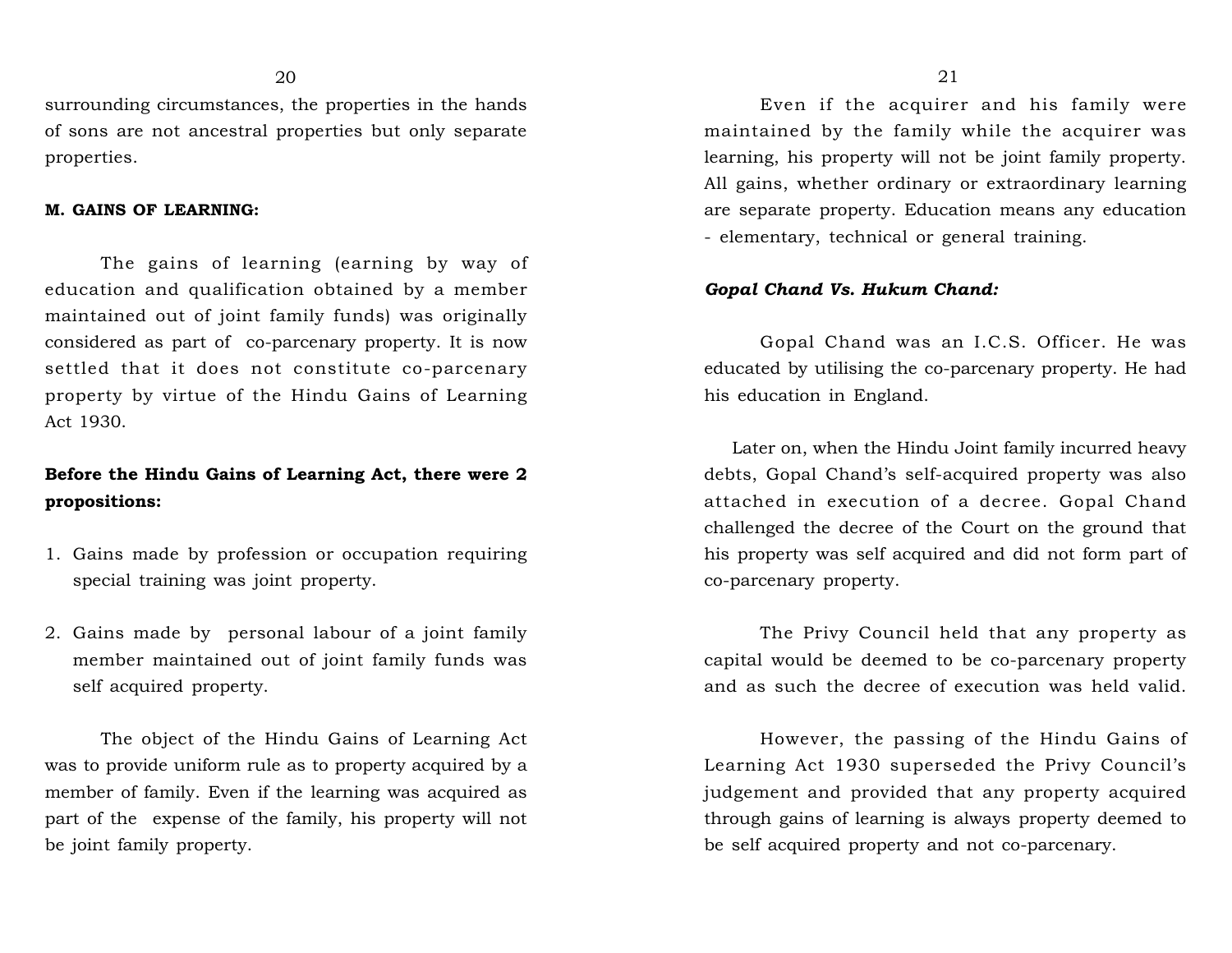### **N. EFFECT OF LEGISLATION IN THE HINDU JOINT FAMILY:**

#### **1. THE HINDU WOMEN'S RIGHTS TO PROPERTY ACT, 1937:**

The above Act has effected the Hindu Joint family system. On the death of a co-parcener his widow can take his share and can demand partition. If she does not do so, the interest would merge in the co-parcenary after her death.

On partition, her share becomes definite and devolves upon her husband's heirs after her death. So, she is not a co-parcener but only a substitution in the place of her husband. This Act has been repealed by the Hindu Succession Act 1956.

#### **2. THE HINDU SUCCESSION ACT, 1956:**

Section 30 the Act has empowered a co-parcener to dispose of his interest in the Mitakshara co-parcenary property by a will. If a will is executed by a co-parcener then the rule of survivorship does not operate.

In the absence of a will, if a co-parcener has left female heirs like widow's daughters, mother, etc, then the co-parcener's share is inherited by such female heirs and the rule of survivorship does not operate. So, immediately after the death of a co-parcener, his widow and other female heirs can ask for partition. Thus the Hindu co-parcenary has now become a mere shadow, a myth and a farce.

# <sup>23</sup><br> **O.** DIFFERENCE BETWEEN MITAKSHARA AND<br>
DAYABHAGA CO-PARCENARY: **DAYABHAGA CO-PARCENARY:**

| <b>DAYABHAGA</b>                                                                                                                  | <b>MITAKSHARA</b>                                                                                                                          |
|-----------------------------------------------------------------------------------------------------------------------------------|--------------------------------------------------------------------------------------------------------------------------------------------|
| 1. There is no coparce-<br>nary between the fa-<br>ther and sons during<br>the father's life as<br>there is no right by<br>birth. | 1. As the sons have right<br>by birth, the co parce-<br>arises<br>nary<br>even<br>during the life time of<br>the father and sons.          |
| 2. The share of<br>each<br>being<br>coparcener<br>defined, it can be<br>alienated.                                                | 2. The share of each<br>co-parcener is not<br>defined and hence<br>alienation does<br>not.<br>exist fully but only to a<br>limited extent. |
| 3. Interest does not pass<br>by survivorship.                                                                                     | 3. Interest passes<br>by<br>survivorship.                                                                                                  |
| 4. On the death of a<br>co-parcener his heirs<br>become coparceners.                                                              | 4. A son becomes a co<br>parcener by birth it<br>self.                                                                                     |
| 5. As coparcenary exists<br>only on death of a<br>coparcener,<br>even<br>females may become<br>coparceners.                       | 5. Here, only males<br>can<br>coparceners.<br>be                                                                                           |